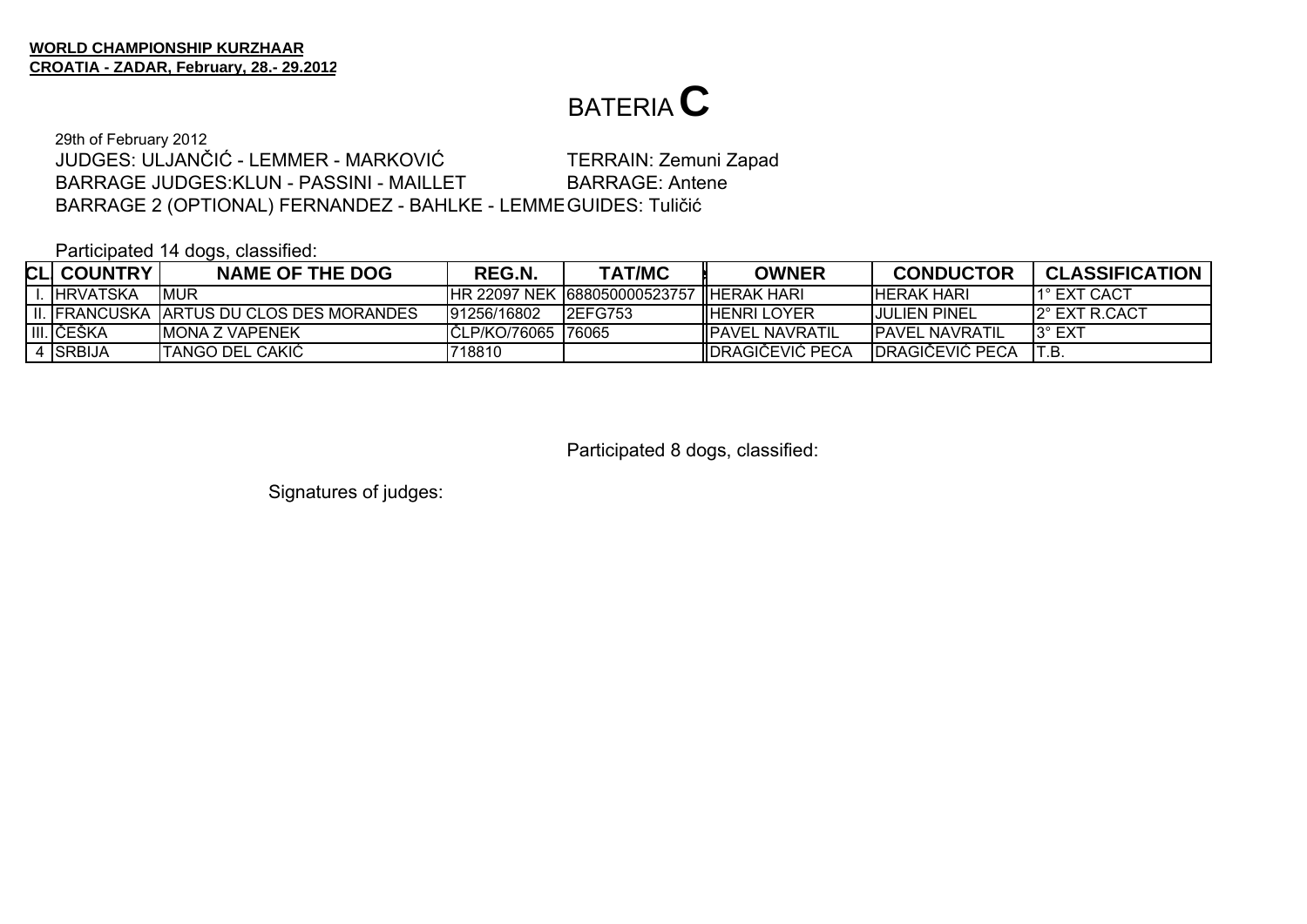#### BATERIA**B**

29th of February 2012 JUDGES: KLUN - FERNANDEZ - MAILLETBARRAGE JUDGES:KLUN - PASSINI - MAILLETBARRAGE 2 (OPTIONAL) FERNANDEZ - BAHLKE - LEMMER GUIDES: Vujanović

 TERRAIN: Zemunik Istok BARRAGE: Antene

Participated 15 dogs, classified:

| CLI | <b>COUNTRY</b>                | <b>NAME OF THE DOG</b> | REG.N.    | <b>OWNER</b>            | <b>CONDUCTOR</b>      | <b>CLASSIFICATION</b>          |
|-----|-------------------------------|------------------------|-----------|-------------------------|-----------------------|--------------------------------|
|     | $\mathbf{H}$<br><b>TALIJA</b> | LUNA                   | 0692927 ر | <b>IIAROLDI STEFANO</b> | <b>AROLDI STEFANO</b> | <b>CACT</b><br><b>FVT</b><br>∽ |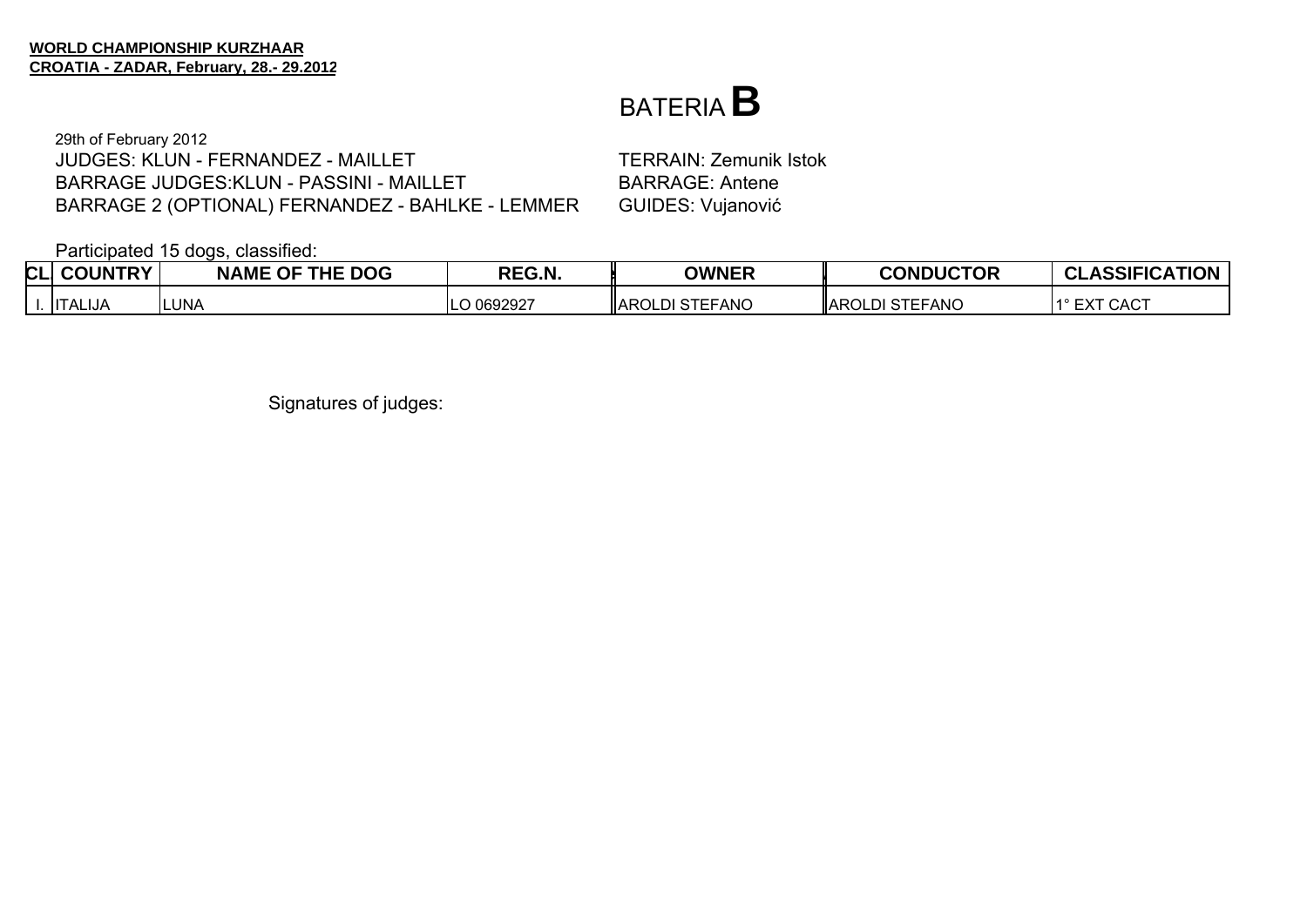29th of February 2012 JUDGES:JAGODIĆ - BAHLKE - PASSINIBARRAGE JUDGES:KLUN - PASSINI - MAILLETBARRAGE 2 (OPTIONAL) FERNANDEZ - BAHLKE - LEMMER GUIDES: Pucar

 TERRAIN: AnteneBARRAGE: Antene

Participated 15 dogs, classified:

| <b>CLI COUNTRY</b>  | <b>NAME OF THE DOG</b>                      | REG.N.               | <b>OWNER</b>             | <b>CONDUCTOR</b>          | <b>CLASSIFICATION</b> |
|---------------------|---------------------------------------------|----------------------|--------------------------|---------------------------|-----------------------|
| I. IITALIJA         | <b>IPRADELLINENSIS PABLO</b>                | ILOI 08/15525        | <b>IICORRAO GIUSEPPE</b> | <b>ICAPELLI FERNANDO</b>  | 1° EXT CACT CACIT     |
| <b>II. HRVATSKA</b> | ITAR HERAK                                  | <b>HR 21489</b>      | IHERAK HARI              | <b>I</b> HERAK HARI       | $2^\circ$ T.B.        |
|                     | <b>IIII. FRANCUSKA PRADELLINENSIS JONNY</b> | 99616/18010          | <b>IRAYMOND GARCIA</b>   | <b>IANDRE FUSILLIER</b>   | $3^\circ$ T.B.        |
| 4 POLJSKA           | <b>BIRBA</b>                                | <b>PKR VII-10886</b> | IZABELA MOLINARI         | <b>IGIUSEPPE MOLINARI</b> | T.B                   |

Signatures of judges: Participated 8 dogs, classified: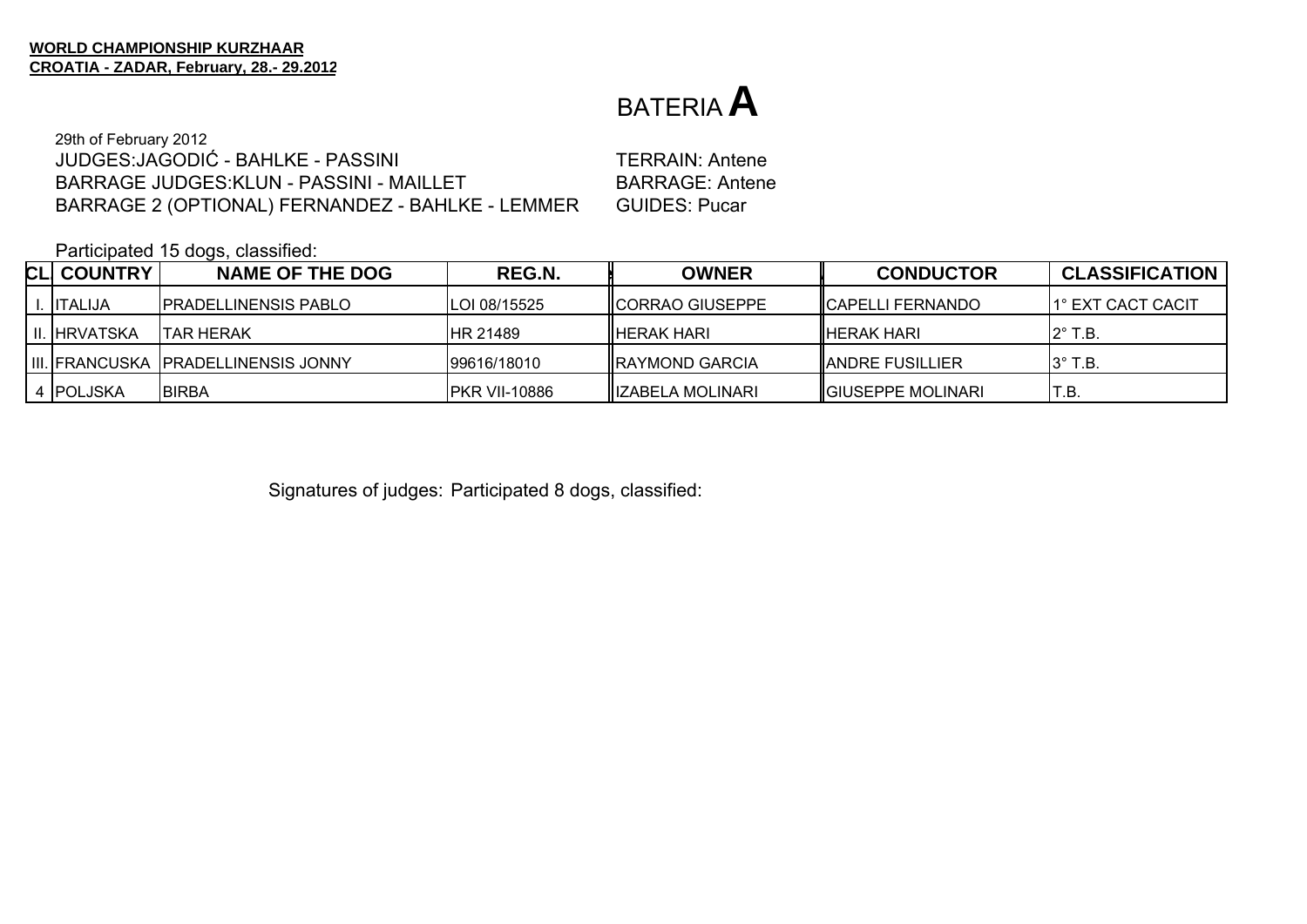29th of February 2012 JUDGES: ULJANČIĆ - LEMMER - MARKOVIĆBARRAGE JUDGES:KLUN - PASSINI - MAILLETBARRAGE 2 (OPTIONAL) FERNANDEZ - BAHLKE - LEMMER GUIDES: Tuličić

 TERRAIN: Zemuni Zapad BARRAGE: Antene

|                | <b>NB COUNTRY</b> | <b>NAME OF THE DOG</b>             | REG.N.               | <b>TAT/MC</b>   | <b>OWNER</b>                        | <b>CONDUCTOR</b>           |
|----------------|-------------------|------------------------------------|----------------------|-----------------|-------------------------------------|----------------------------|
|                | POLJSKA           | DAX DI APOLLO                      | <b>PKR VII-10897</b> |                 | 982009104309069 WIESIEK JANKOWSKI   | <b>GIUSEPPE MOLINARI</b>   |
| $\overline{2}$ | <b>ITALIJA</b>    | <b>MARU</b>                        | LO 05101441          |                 | 985120024031443  BARONTI ANDREA     | <b>SCARPECCI ROBERTO</b>   |
| 3              | <b>ITALIJA</b>    | DABO'                              | LO 0924050           | 981100000278064 | <b>ICARBONE GIUSEPPE</b>            | <b>BRICCHI MARCO</b>       |
| 4              | <b>BUGARSKA</b>   | AQVA OF VIDO                       | PK14515/10           |                 | 939000010132599   GEORGI VIDOLOV    | <b>PETAR RADEV</b>         |
| 5              | <b>IFRANCUSKA</b> | ARTUS DU CLOS DES MORANDES         | 91256/16802          | <b>2EFG753</b>  | IHENRI LOYER                        | IJULIEN PINEL              |
| 6              | <b>IČEŠKA</b>     | <b>MONA Z VAPENEK</b>              | ČLP/KO/76065         | 76065           | <b>PAVEL NAVRATIL</b>               | <b>PAVEL NAVRATIL</b>      |
|                | BELGIJA           | <b>ISPEED LOUP GRIS DE LA COUR</b> | LOF090444            | 2DPC025         | <b>MARTENS M</b>                    | <b>MARTENS M</b>           |
| 8              | <b>GRČKA</b>      | <b>ROMMA</b>                       | <b>BEK096514</b>     | 688050000337263 | IKARIDA A.&CHRISTODOULOTSAPURNIAS G |                            |
| 9              |                   | ŠPANJOLSKA DE RIOSECO AZUL APACHE  | LOE1824287           |                 | Participated 8 dd RENAN DE TERESA   | <b>JUAN MANUEL QUEREDA</b> |
|                | 10 ČEŠKA          | SILVER DEL RADE SAVIĆ              | IČLP/KO/78510/10     | 968000005063907 | <b>IMIROSLAV KALIK</b>              | IMIROSLAV KALIK            |
|                | 11 HRVATSKA       | <b>IEXTREM HERAK</b>               | HR 20495             | 20495           | <b>HERAK HARI</b>                   | <b>HERAK HARI</b>          |
|                | 12 SRBIJA         | GOLD DEL RADE SAVIĆ                | 715337               |                 | RADE SAVIĆ                          | RADE SAVIĆ                 |
|                | 13 SRBIJA         | TANGO DEL CAKIĆ                    | 718810               |                 | IDRAGIČEVIĆ PECA                    | DRAGIČEVIĆ PECA            |
|                | 14 HRVATSKA       | <b>MUR</b>                         | KUTZHAAR             |                 | <b>HERAK HARI</b>                   | <b>HERAK HARI</b>          |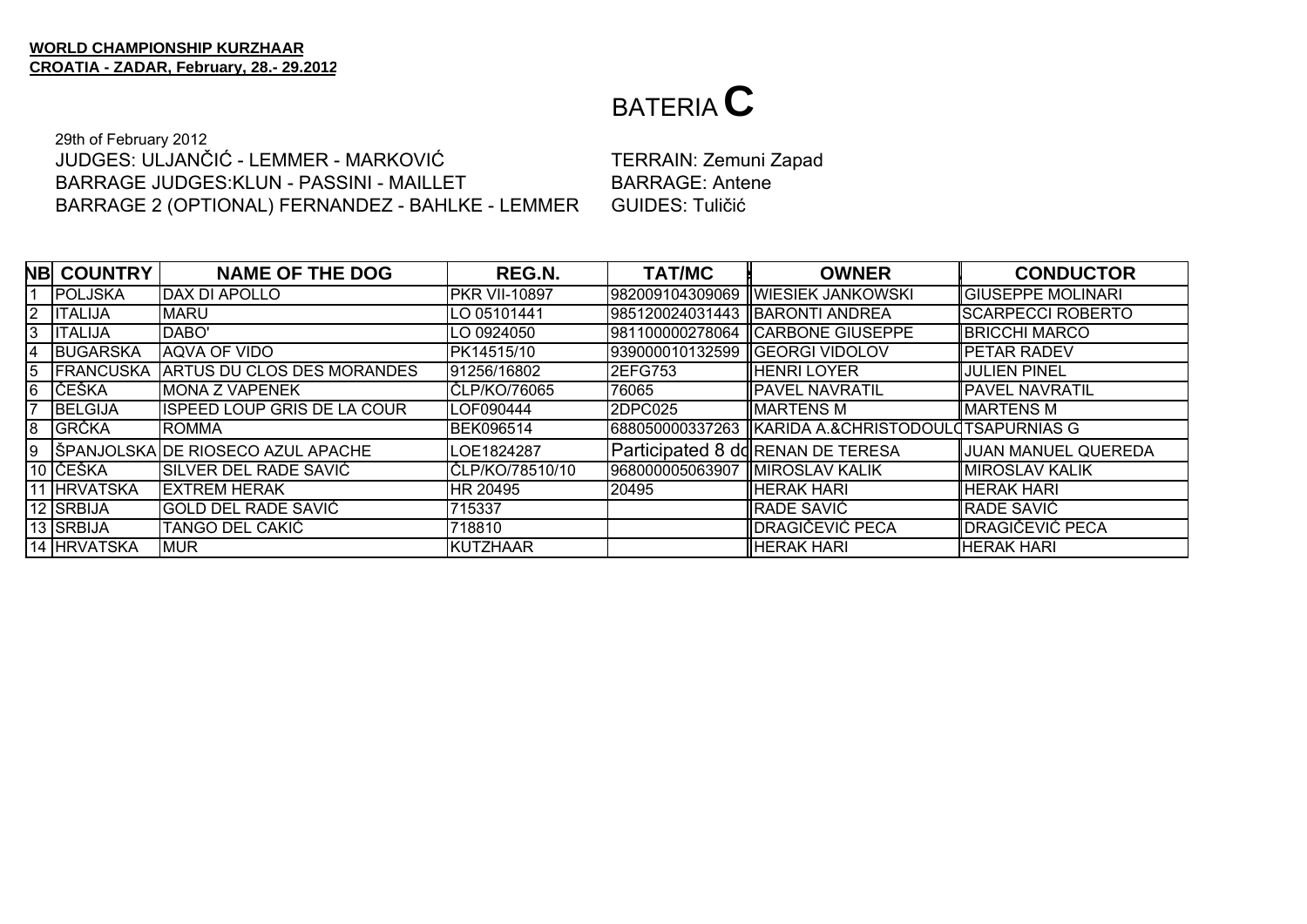#### BATERIA B

29th of February 2012 JUDGES: KLUN - FERNANDEZ - MAILLET BARRAGE JUDGES: KLUN - PASSINI - MAILLET BARRAGE 2 (OPTIONAL) FERNANDEZ - BAHLKE - LEMMER

**TERRAIN: Zemunik Istok BARRAGE: Antene GUIDES: Vujanović** 

|                | <b>NB COUNTRY</b> | <b>NAME OF THE DOG</b>             | REG.N.          | <b>TAT/MC</b>                  | <b>OWNER</b>                       | <b>CONDUCTOR</b>              |
|----------------|-------------------|------------------------------------|-----------------|--------------------------------|------------------------------------|-------------------------------|
|                | <b>ITALIJA</b>    | LUNA                               | LO 0692927      | 968000003823787                | <b>IAROLDI STEFANO</b>             | ∥AROLDI STEFANO               |
| $\overline{2}$ | SLOVAČKA          | <b>FALLCO PLAMENI PAS</b>          | <b>SPKP5977</b> | 19291                          | LADISLAV BALOGH                    | LADISLAV BALOGH               |
| 3              | <b>IČEŠKA</b>     | EMIR DEL RADE SAVIĆ                | JR716102        | 688050000363550                | <b>IMIROSLAV KALIK</b>             | ∥MIROSLAV KALIK               |
| 4              | <b>SLOVAČKA</b>   | TIMO OD GLOŽINIĆA                  | SPKP6340        | 20064                          | ILADISLAV BALOGH                   | LADISLAV BALOGH               |
| 5              | BUGARSKA          | <b>FLEURETTE DU NID AUX NOBLES</b> | PK15287/10      | 642094100004949 VALENTIN ILIEV |                                    | VALENTIN ILIEV                |
| 6              | <b>FRANCUSKA</b>  | CHIPS DU CHEMIN DES BORDES         | LOF95235/17498  | 250269801155967                | <b>IM.COUSSE</b>                   | <b>ANTONY MERLE DES ISLES</b> |
|                | <b>IČEŠKA</b>     | <b>RAS</b>                         | LOI07/73417     | 981100000226081                | <b>IMIROSLAV KALIK</b>             | <b>IMIROSLAV KALIK</b>        |
| 8              | <b>SRBIJA</b>     | <b>ZAPA</b>                        | 716806          |                                | CAKIĆ ALEKSANDAR                   | ∥CAKIĆ ALEKSANDAR             |
| Ι9             |                   | NIZOZEMSKA ISABELLA VAN RYCKEVELDE | NHSB2784950     |                                | Participated 8 do R.S&A.J. DE JONG | R.S. DE JONG                  |
|                | 10 BELGIJA        | <b>IAGO DU CLOS DE REVE D'OR</b>   | LOSH1069192     | 981100002217747                | <b>IFASCELLA GIANNI</b>            | FASCELLA GIANNI               |
|                | 11 BELGIJA        | <b>HELLA IOUP GRIS DE LA COUR</b>  | LOSH1041452     | <b>BHOZYH</b>                  | <b>IDELREZ JEAN-CLAUDE</b>         | ∥DELREZ JC                    |
|                | 12 GRČKA          | LAKOPETRA BIGO                     | <b>BEK58881</b> | 959000000000100                | <b>ILIAPIS JHON</b>                | ∥DJORJEVIC ZILE               |
|                |                   | 13 NIZOZEMSKA MILANO DI ROCCARASO  | NHSB2562283     | 4TDV25                         | IR.S&A.J. DE JONG                  | R.S. DE JONG                  |
|                | 14 SRBIJA         | VEGAS OD CAKIĆA                    | 720551          |                                | ∥CAKIĆ ALEKSANDAR                  | ∥CAKIĆ ALEKSANDAR             |
|                |                   | 15 ŠPANJOLSKA BRUNO DE SABOYA      | LOE1567987      | 271094G                        | <b>CARMELO R. GALAN</b>            | CARMELO RUBIO GALAN           |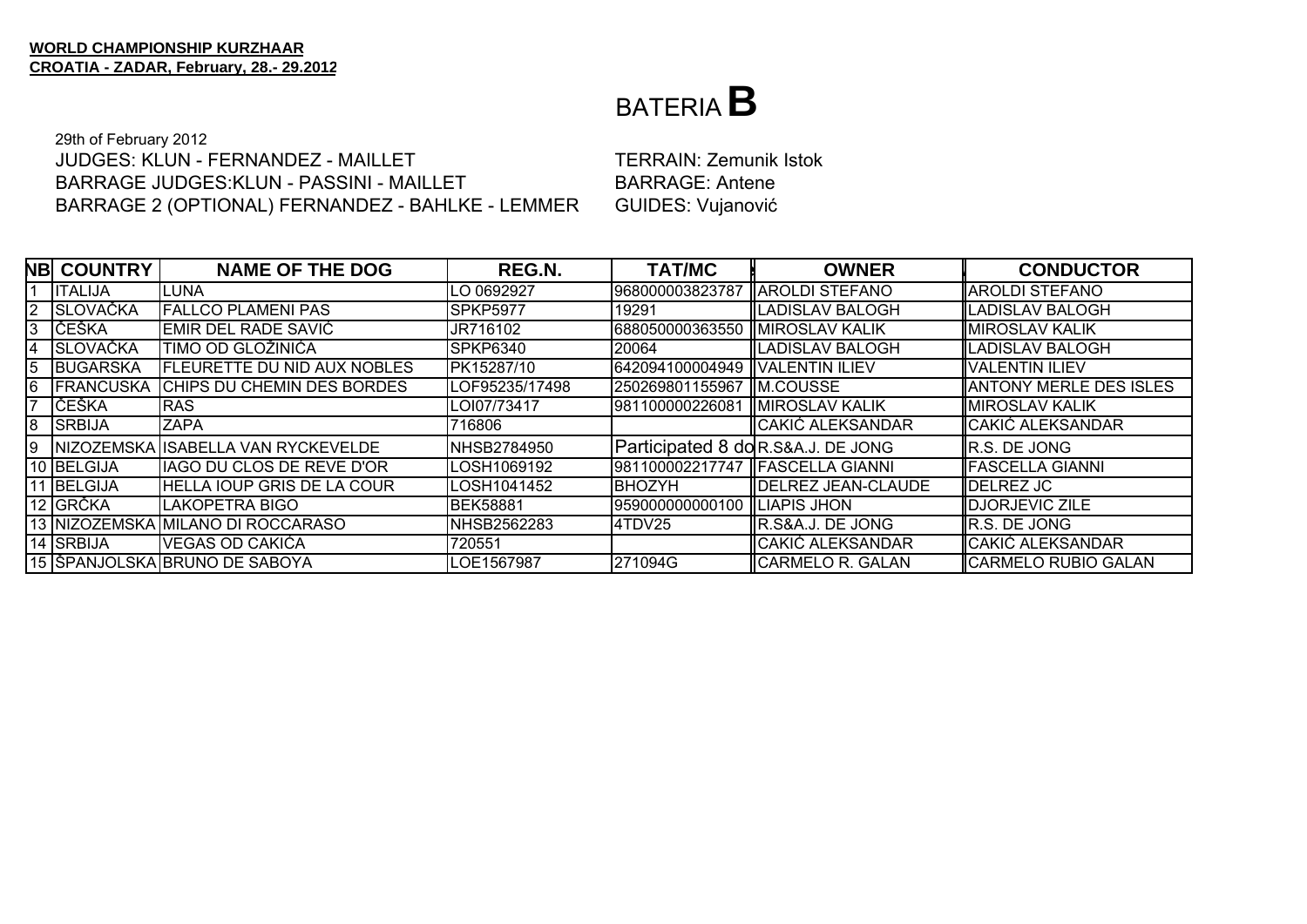29th of February 2012 JUDGES:JAGODIĆ - BAHLKE - PASSINIBARRAGE JUDGES:KLUN - PASSINI - MAILLETBARRAGE 2 (OPTIONAL) FERNANDEZ - BAHLKE - LEMMER GUIDES: Pucar

 TERRAIN: AnteneBARRAGE: Antene

|                | <b>NB COUNTRY</b> | <b>NAME OF THE DOG</b>                               | REG.N.               | <b>TAT/MC</b>                    | <b>OWNER</b>                                            | <b>CONDUCTOR</b>          |
|----------------|-------------------|------------------------------------------------------|----------------------|----------------------------------|---------------------------------------------------------|---------------------------|
|                |                   | NIZOZEMSKA JOMI Z VAPENEK                            | 528210000980995      | 528210000980995 R.S&A.J. DE JONG |                                                         | IR.S. DE JONG             |
| $\overline{2}$ | <b>ITALIJA</b>    | <b>PRADELLINENSIS PABLO</b>                          | LOI 08/15525         |                                  | 1968000004754904 ICORRAO GIUSEPPE                       | CAPELLI FERNANDO          |
| 3              | <b>SLOVAČKA</b>   | JUNO Z POTONSKEJ LUKY                                | SPKP6271             | 6271                             | <b>IZSOLT TAKACS</b>                                    | <b>IZSOLT TAKACS</b>      |
| $\overline{4}$ | <b>HRVATSKA</b>   | IAKIM OD HERAKA                                      | HR21613 NEK          | 191100000372428 HERAK HARI       |                                                         | <b>HERAK HARI</b>         |
| 5              | POLJSKA           | <b>BIRBA</b>                                         | <b>PKR VII-10886</b> |                                  | 380098100708066   IZABELA MOLINARI                      | <b>GIUSEPPE MOLINARI</b>  |
| 6              |                   | SPANJOLSKA PRADELLINENSIS PUMA                       | LOE1931748           |                                  |                                                         | CARMELO RUBIO GALAN       |
|                | <b>HRVATSKA</b>   | <b>TAR HERAK</b>                                     | HR 21489             | 21489                            | <b>HERAK HARI</b>                                       | HERAK HARI                |
| 8              | <b>POLJSKA</b>    | FULL DEL CAKIĆ                                       | <b>PKR VII-10956</b> |                                  | 688050000148280   IZABELA MOLINARI                      | <b>GIUSEPPE MOLINARI</b>  |
| 9              |                   | ŠPANJOLSKA PRADELLINENSIS LYON                       |                      |                                  | Participated 8 dogs941000001754472   FRANCISCO J.L.ROSA | CARMELO RUBIO GALAN       |
|                | 10 BUGARSKA       | IGUARD DEL CAKIĆ                                     | PK15526/10           | 688050000622250 IIVAN KULEV      |                                                         | <b>IVAN KULEV</b>         |
|                | 11 CIPAR          | DYVA DE LA PORTE DE BECRAY                           | LOF7BRAL96382        | <b>2FZB924</b>                   | <b>I</b> GEORGIOU GEORGES                               | <b>I</b> GEORGIOU GEORGES |
|                | 12 FRANCUSKA      | <b>PRADELLINENSIS JONNY</b>                          | 99616/18010          |                                  | 968000005149924 RAYMOND GARCIA                          | <b>JANDRE FUSILLIER</b>   |
|                | 13 BELGIJA        | IHORTA IOUP GRIS DE LA COUR                          | LOSH1045944          | <b>BHMXWZ</b>                    | <b>IBURHEMME MARGUERITE   </b>                          | <b>MARTENS M</b>          |
|                | 14 FRANCUSKA      | <b>PRADELLINENSIS ECIJA DITE BRIGITE 99615/20783</b> |                      |                                  | 968000005169338  RAYMOND GARCIA                         | <b>JANDRE FUSILLIER</b>   |
|                | $15$ GRČKA        | <b>BROWN</b>                                         | <b>BEK087704</b>     | 941000011352736  LIAPIS JHON     |                                                         | DJORJEVIC ZILE            |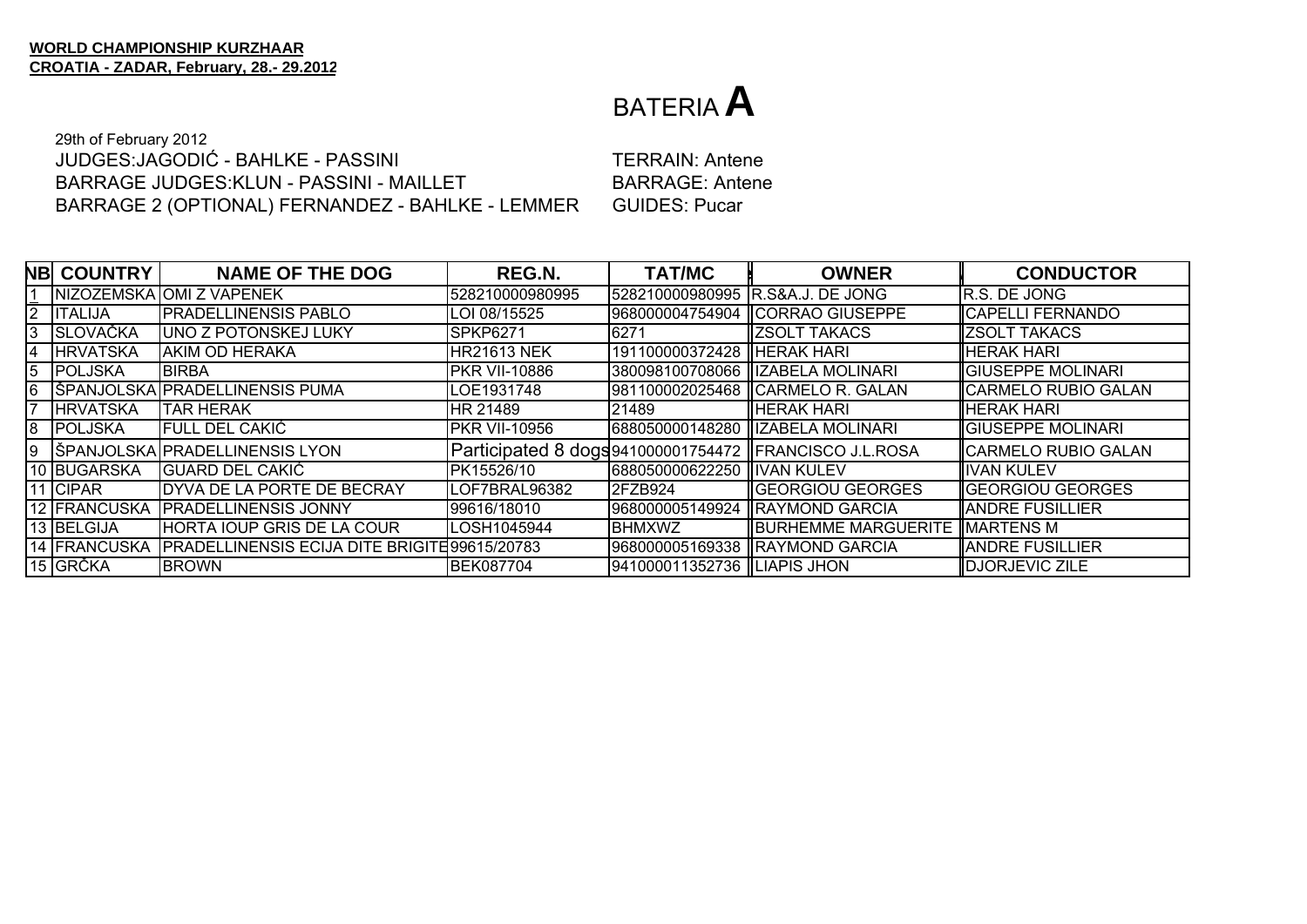28th of February 2012 JUDGES: ULJANČIĆ - LEMMER - MARKOVIĆBARRAGE JUDGES:BAHLKE - FERNANDEZ - ULJANČIĆ

 TERRAIN: Zemuni Zapad BARRAGE: Antene GUIDES: Tuličić

Participated 15 dogs, classified:

| <b>CLI COUNTRY</b> | <b>NAME OF THE DOG</b>                 | REG.N.               | <b>OWNER</b>               | <b>CONDUCTOR</b>         | <b>CLASSIFICATION</b> |
|--------------------|----------------------------------------|----------------------|----------------------------|--------------------------|-----------------------|
| <b>IITALIJA</b>    | <b>IPRADELLINENSIS PABLO</b>           | <b>ILOI 08/15525</b> | <b>IICORRAO GIUSEPPE</b>   | <b>ICAPELLI FERNANDO</b> | 11° EXT CACT CACIT    |
|                    | I II. IFRANCUSKA IPRADELLINENSIS JONNY | 99616/18010          | <b>IRAYMOND GARCIA</b>     | <b>IANDRE FUSILLIER</b>  | I2° EXT               |
|                    | III. SPANJOLSKA PRADELLINENSIS LYON    | <b>ILOE1530979</b>   | <b>IFRANCISCO J.L.ROSA</b> | CARMELO RUBIO GALAN      | $3^\circ$ EXT         |

Signatures of judges: Participated 8 dogs, classified: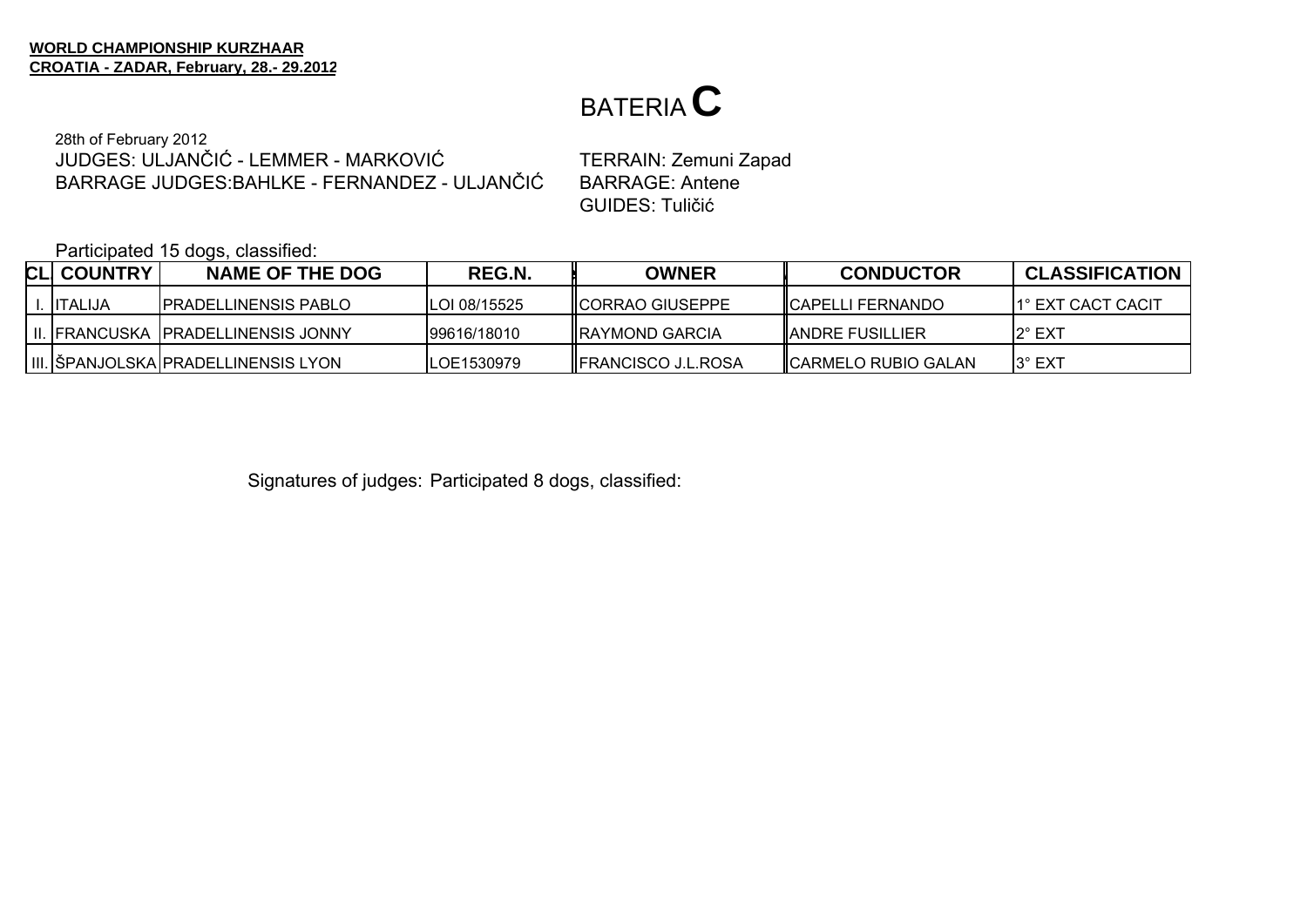#### BATERIA**B**

28th of February 2012 JUDGES: KLUN - FERNANDEZ - MAILLETBARRAGE JUDGES:BAHLKE - FERNANDEZ - ULJANČIĆ

 TERRAIN: Zemunik Istok BARRAGE: Antene GUIDES: Vujanović

Participated 15 dogs, classified:

| <b>CLI COUNTRY</b> | <b>NAME OF THE DOG</b> | REG.N.        | <b>OWNER</b>            | <b>CONDUCTOR</b>          | <b>CLASSIFICATION</b> |
|--------------------|------------------------|---------------|-------------------------|---------------------------|-----------------------|
| . IHRVATSKA        | IEXTREM HERAK          | IHR 20495     | <b>IIHERAK HARI</b>     | <b>IHERAK HARI</b>        | $1^\circ$ EXT         |
| II. IITALIJA       | IMAGU                  | ILO 05101441  | <b>IBARONTI ANDREA</b>  | <b>ISCARPECCI ROBERTO</b> | 12° EXT               |
| <b>III.</b> SRBIJA | IGOLD DEL RADE SAVIC   | 715337        | <b>IRADE SAVIC</b>      | <b>IRADE SAVIC</b>        | 13° EXT               |
| 4 IČEŠKA           | <b>IMONA Z VAPENEK</b> | ICLP/KO/76065 | <b>IIPAVEL NAVRATIL</b> | <b>IPAVEL NAVRATIL</b>    |                       |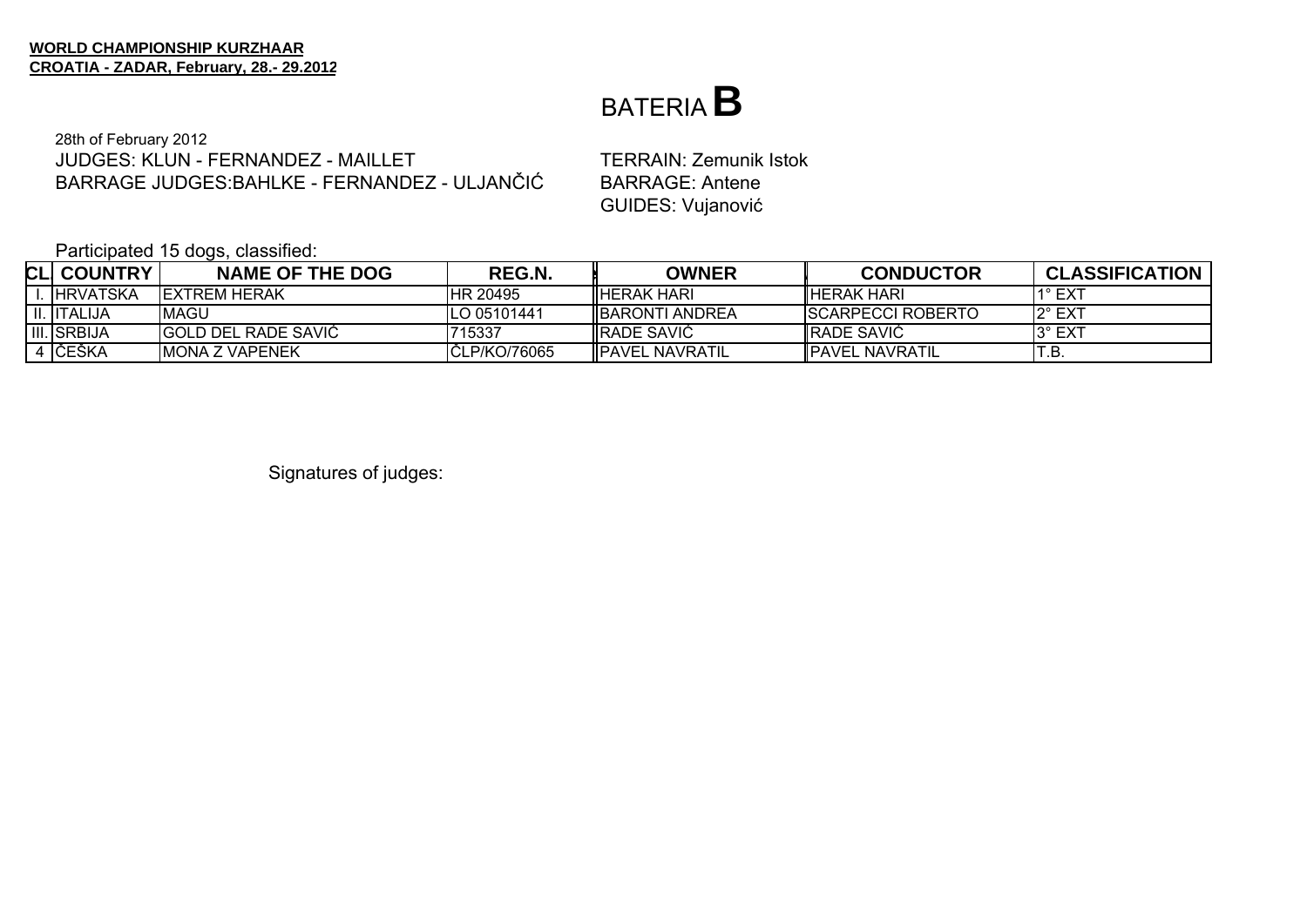28th of February 2012 JUDGES:JAGODIĆ - BAHLKE - PASSINIBARRAGE JUDGES:BAHLKE - FERNANDEZ - ULJANČIĆ

 TERRAIN: Antene BARRAGE: Antene GUIDES: Pucar

Participated 15 dogs, classified:

| <b>CLI COUNTRY</b> | NAME OF THE DOG                     | REG.N.              | <b>OWNER</b>              | <b>CONDUCTOR</b>          | <b>CLASSIFICATION</b> |
|--------------------|-------------------------------------|---------------------|---------------------------|---------------------------|-----------------------|
| <b>IITALIJA</b>    | ILUNA                               | LO 0692927          | IIAROLDI STEFANO          | <b>IAROLDI STEFANO</b>    | 11° EXT CACT R.CACIT  |
| II. ISRBIJA        | <b>IZAPA</b>                        | 1716806             | <b>IICAKIĆ ALEKSANDAR</b> | <b>I</b> CAKIĆ ALEKSANDAR | $12^\circ$ T.B.       |
|                    | III. NIZOZEMSKA MILANO DI ROCCARASO | <b>INHSB2562283</b> | IR.S&A.J. DE JONG         | <b>IR.S. DE JONG</b>      | $13^\circ$ B          |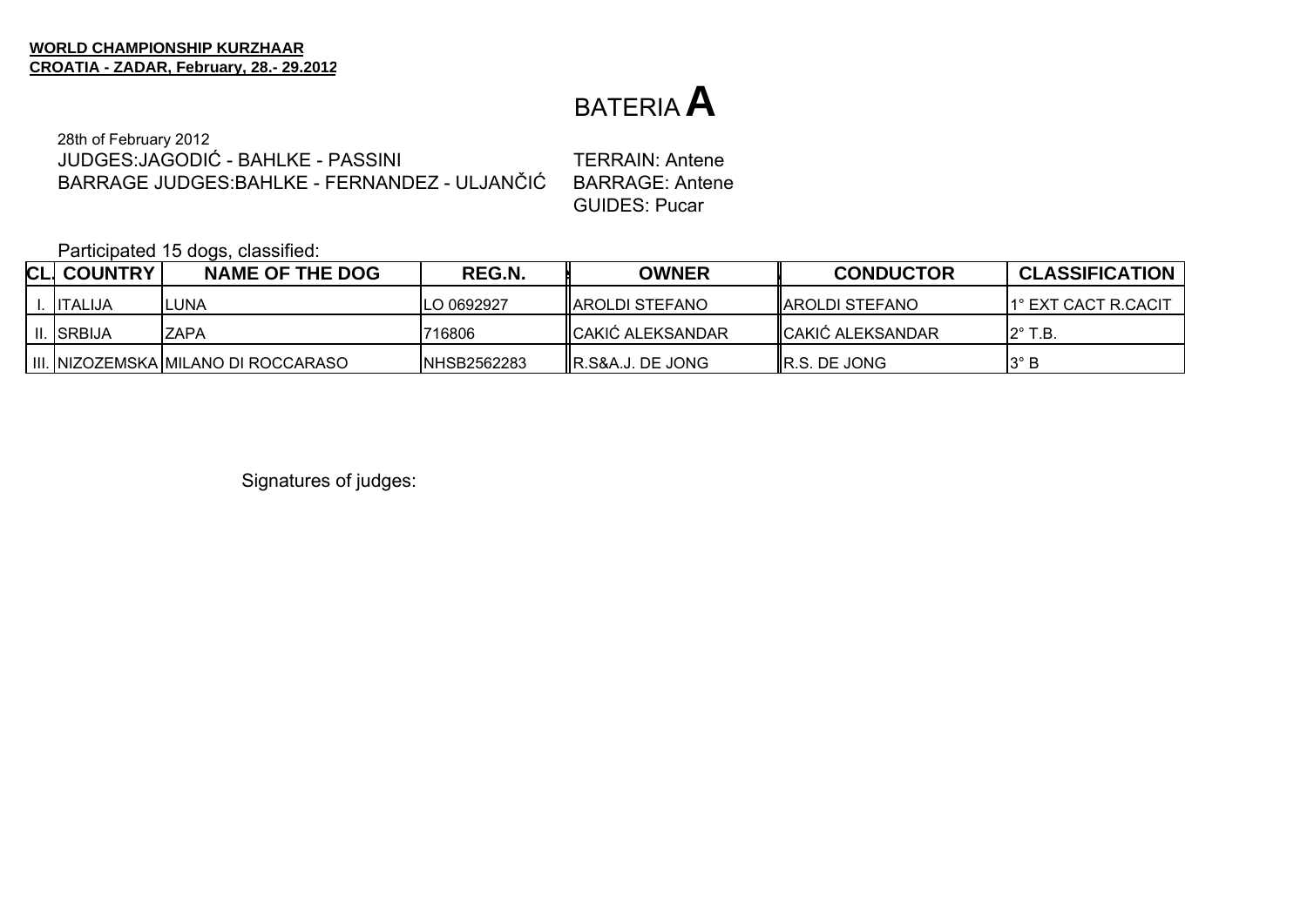#### 28th of February 2012 JUDGES: ULJANČIĆ - LEMMER - MARKOVIĆBARRAGE JUDGES:BAHLKE - FERNANDEZ - ULJANČIĆ

 TERRAIN: Zemuni Zapad BARRAGE: Antene GUIDES: Tuličić

|    | <b>NB COUNTRY</b> | <b>NAME OF THE DOG</b>                               | <b>REG.N.</b>           | <b>TAT/MC</b>                | <b>OWNER</b>                         | <b>CONDUCTOR</b>         |
|----|-------------------|------------------------------------------------------|-------------------------|------------------------------|--------------------------------------|--------------------------|
|    | <b>GRČKA</b>      | <b>BROWN</b>                                         | <b>BEK087704</b>        | 941000011352736  LIAPIS JHON |                                      | <b>IDJORJEVIC ZILE</b>   |
| 2  | BELGIJA           | <b>HORTA IOUP GRIS DE LA COUR</b>                    | LOSH1045944             | <b>BHMXWZ</b>                | <b>BURHEMME MARGUERITE MARTENS M</b> |                          |
| Ι3 | <b>FRANCUSKA</b>  | <b>PRADELLINENSIS ECIJA DITE BRIGITE 99615/20783</b> |                         |                              | 968000005169338 RAYMOND GARCIA       | <b>IANDRE FUSILLIER</b>  |
| 4  | <b>FRANCUSKA</b>  | <b>PRADELLINENSIS JONNY</b>                          | 99616/18010             |                              | 968000005149924  RAYMOND GARCIA      | <b>ANDRE FUSILLIER</b>   |
| 5  | <b>CIPAR</b>      | DYVA DE LA PORTE DE BECRAY                           | LOF7BRAL96382           | I2FZB924                     | <b>IGEORGIOU GEORGES</b>             | <b>IGEORGIOU GEORGES</b> |
| 6  | BUGARSKA          | IGUARD DEL CAKIĆ                                     | PK15526/10              | 688050000622250 IIVAN KULEV  |                                      | <b>IVAN KULEV</b>        |
|    |                   | SPANJOLSKA PRADELLINENSIS LYON                       | LOE1530979              |                              | 941000001754472   FRANCISCO J.L.ROSA | CARMELO RUBIO GALAN      |
| 8  | POLJSKA           | FULL DEL CAKIĆ                                       | <b>PKR VII-10956</b>    |                              | 688050000148280   IZABELA MOLINARI   | <b>GIUSEPPE MOLINARI</b> |
| Ι9 | <b>HRVATSKA</b>   | ITAR HERAK                                           | Participated 8 do 21489 |                              | <b>IIHERAK HARI</b>                  | <b>IHERAK HARI</b>       |
|    |                   | 10  ŠPANJOLSKA   PRADELLINENSIS PUMA                 | LOE1931748              |                              | 981100002025468 CARMELO R. GALAN     | CARMELO RUBIO GALAN      |
|    | 11 POLJSKA        | <b>BIRBA</b>                                         | <b>PKR VII-10886</b>    |                              | 380098100708066   IZABELA MOLINARI   | <b>GIUSEPPE MOLINARI</b> |
|    | 12 HRVATSKA       | <b>BAĐO</b>                                          | HR 22959                | 688050000470767 HERAK HARI   |                                      | <b>HERAK HARI</b>        |
|    | 13 SLOVAČKA       | <b>UNO Z POTONSKEJ LUKY</b>                          | <b>SPKP6271</b>         | 6271                         | IIZSOLT TAKACS                       | <b>ZSOLT TAKACS</b>      |
|    | 14 ITALIJA        | <b>PRADELLINENSIS PABLO</b>                          | LOI 08/15525            |                              | 968000004754904 CORRAO GIUSEPPE      | <b>CAPELLI FERNANDO</b>  |
|    |                   | 15 NIZOZEMSKA OMI Z VAPENEK                          | 528210000980995         |                              | R.S&A.J. DE JONG                     | R.S. DE JONG             |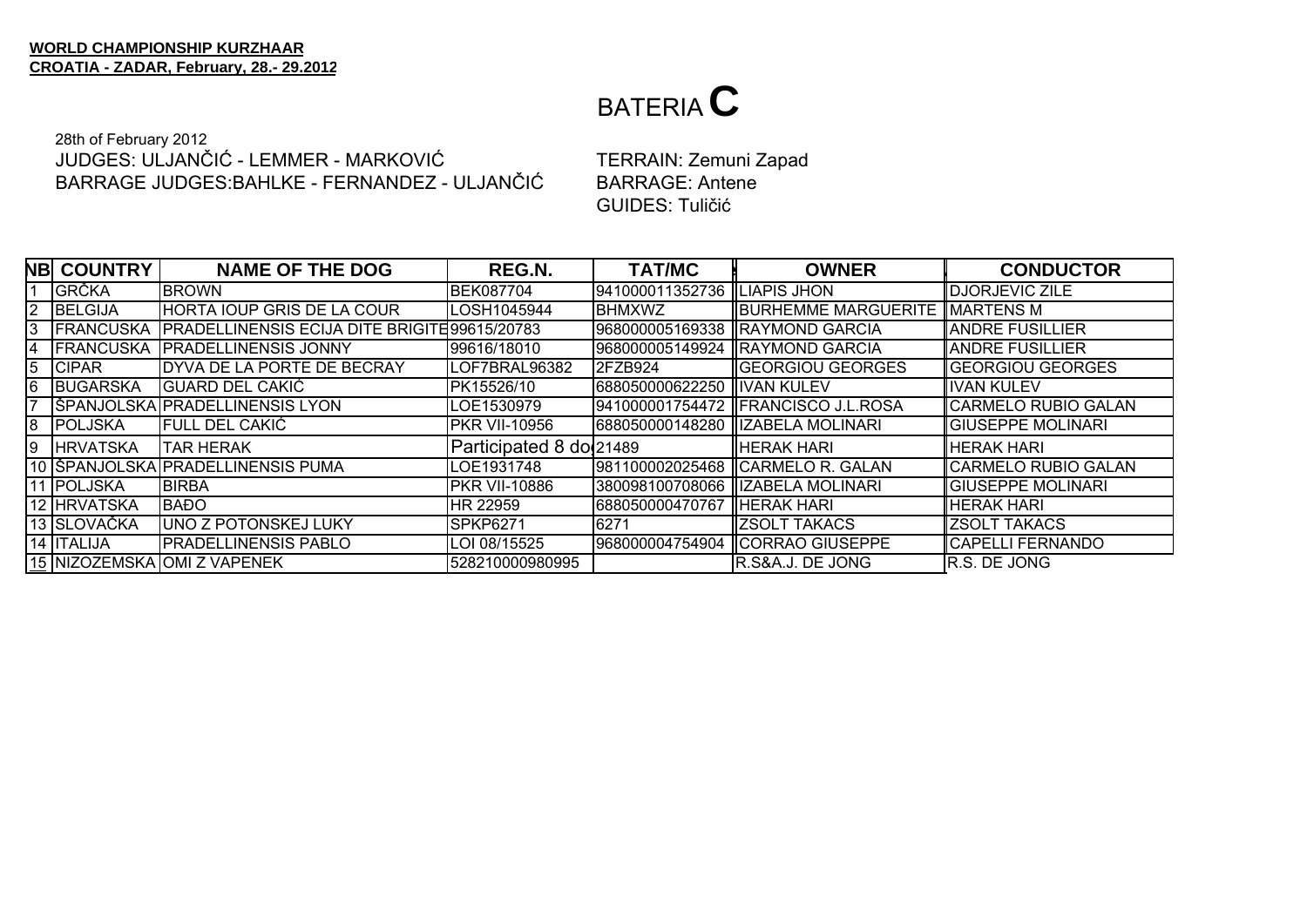### BATERIA**B**

#### 28th of February 2012 JUDGES: KLUN - FERNANDEZ - MAILLETBARRAGE JUDGES:BAHLKE - FERNANDEZ - ULJANČIĆ

 TERRAIN: Zemunik Istok BARRAGE: Antene GUIDES: Vujanović

|                | <b>NB COUNTRY</b> | <b>NAME OF THE DOG</b>             | REG.N.               | <b>TAT/MC</b>                    | <b>OWNER</b>                                       | <b>CONDUCTOR</b>            |
|----------------|-------------------|------------------------------------|----------------------|----------------------------------|----------------------------------------------------|-----------------------------|
|                | <b>ISRBIJA</b>    | TANGO DEL CAKIĆ                    | 718810               |                                  | <b>IDRAGIČEVIĆ PECA</b>                            | <b>IDRAGIČEVIĆ PECA</b>     |
| $\overline{2}$ | <b>HRVATSKA</b>   | <b>MUR</b>                         | <b>KURZHAAR</b>      |                                  | <b>HERAK HARI</b>                                  | <b>HERAK HARI</b>           |
| 3              | <b>SRBIJA</b>     | <b>GOLD DEL RADE SAVIĆ</b>         | 715337               |                                  | <b>IRADE SAVIĆ</b>                                 | <b>RADE SAVIĆ</b>           |
| 4              | <b>HRVATSKA</b>   | <b>IEXTREM HERAK</b>               | HR 20495             | 20495                            | <b>HERAK HARI</b>                                  | <b>HERAK HARI</b>           |
| 5              | <b>LČEŠKA</b>     | SILVER DEL RADE SAVIĆ              | ČLP/KO/78510/10      | 968000005063907 MIROSLAV KALIK   |                                                    | <b>IMIROSLAV KALIK</b>      |
| l6             |                   | ŠPANJOLSKA DE RIOSECO AZUL APACHE  | LOE1824287           |                                  | 985120031569664  RENAN DE TERESA                   | JUAN MANUEL QUEREDA         |
| 17             | <b>GRČKA</b>      | <b>ROMMA</b>                       | <b>BEK096514</b>     |                                  | 688050000337263 KARIDA A.&CHRISTODOULOTSAPURNIAS G |                             |
| 8              | BELGIJA           | <b>ISPEED LOUP GRIS DE LA COUR</b> | LOF090444            | <b>2DPC025</b>                   | <b>IMARTENS M</b>                                  | <b>MARTENS M</b>            |
| Ι9             | ČEŠKA             | <b>MONA Z VAPENEK</b>              | ČLP/KO/76065         | Participated 8 dd PAVEL NAVRATIL |                                                    | <b>PAVEL NAVRATIL</b>       |
|                | 10 FRANCUSKA      | <b>ARTUS DU CLOS DES MORANDES</b>  | 91256/16802          | 2EFG753                          | <b>IIHENRI LOYER</b>                               | JULIEN PINEL                |
|                | 11 BUGARSKA       | AQVA OF VIDO                       | PK14515/10           | 939000010132599   GEORGI VIDOLOV |                                                    | <b>PETAR RADEV</b>          |
|                | 12 SLOVAČKA       | <u>JOLLA PLAMENI PASI</u>          | SPKP6361             | 20047                            | <b>IZOLTAN NAGY</b>                                | <b>ZOLTAN NAGY</b>          |
|                | 13 ITALIJA        | <b>DEVIL</b>                       | LO 0924053           |                                  | 981100000272842   MARTEGANI ROBERTO                | <b>VENTURELLI CESARE</b>    |
|                | 14 ITALIJA        | <b>MARU</b>                        | LO 05101441          |                                  | 985120024031443  BARONTI ANDREA                    | <b>SCARPECCI ROBERTO</b>    |
|                | 15 POLJSKA        | <b>DAX DI APOLLO</b>               | <b>PKR VII-10897</b> |                                  | 982009104309069 WIESIEK JANKOWSKI                  | <b>I</b> IGIUSEPPE MOLINARI |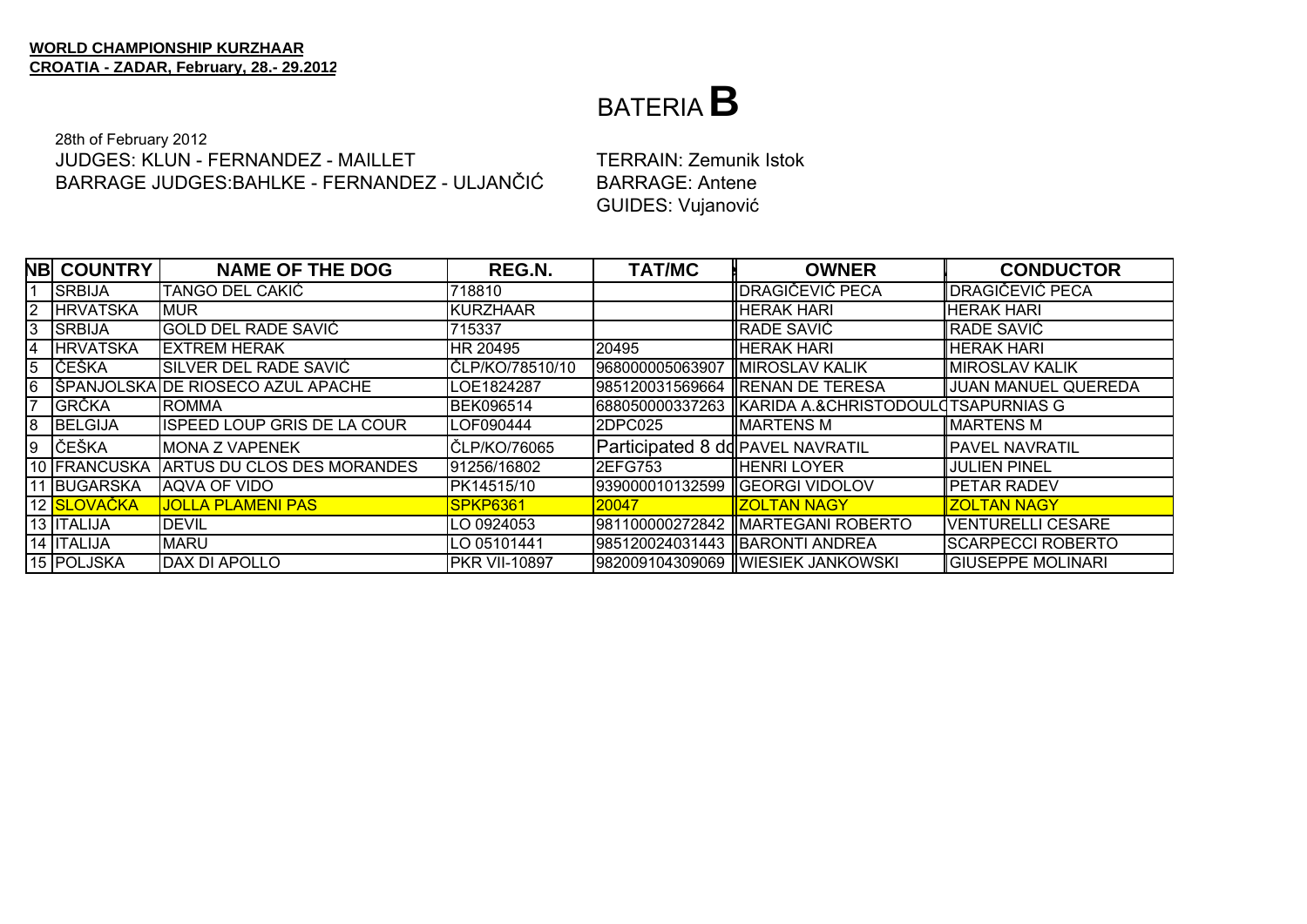28th of February 2012 JUDGES: JAGODIĆ - BAHLKE - PASSINI BARRAGE JUDGES: BAHLKE - FERNANDEZ - ULJANČIĆ

**TERRAIN: Antene BARRAGE: Antene GUIDES: Pucar** 

|    | <b>NB COUNTRY</b> | <b>NAME OF THE DOG</b>             | <b>REG.N.</b>   | <b>TAT/MC</b>                    | <b>OWNER</b>                      | <b>CONDUCTOR</b>              |
|----|-------------------|------------------------------------|-----------------|----------------------------------|-----------------------------------|-------------------------------|
|    |                   | IŠPANJOLSKA IBRUNO DE SABOYA       | LOE1567987      | 271094G                          | IICARMELO R. GALAN                | <b>I</b> ICARMELO RUBIO GALAN |
| 2  | <b>SRBIJA</b>     | VEGAS OD CAKIĆA                    | 720551          |                                  | CAKIĆ ALEKSANDAR                  | <b>CAKIĆ ALEKSANDAR</b>       |
| 3  |                   | NIZOZEMSKA MILANO DI ROCCARASO     | NHSB2562283     | 4TDV25                           | IR.S&A.J. DE JONG                 | R.S. DE JONG                  |
| 14 | <b>GRČKA</b>      | <b>LAKOPETRA BIGO</b>              | <b>BEK58881</b> | 959000000000100  LIAPIS JHON     |                                   | <b>DJORJEVIC ZILE</b>         |
| 5  | <b>BELGIJA</b>    | <b>HELLA IOUP GRIS DE LA COUR</b>  | LOSH1041452     | BHOZYH                           | <b>IDELREZ JEAN-CLAUDE</b>        | DELREZ JC                     |
| 6  | <b>BELGIJA</b>    | IAGO DU CLOS DE REVE D'OR          | LOSH1069192     |                                  | 981100002217747   FASCELLA GIANNI | <b>IFASCELLA GIANNI</b>       |
|    |                   | NIZOZEMSKA ISABELLA VAN RYCKEVELDE | NHSB2784950     |                                  | 967000001222018 IR.S&A.J. DE JONG | R.S. DE JONG                  |
| 8  | SRBIJA            | <b>ZAPA</b>                        | 716806          |                                  | CAKIĆ ALEKSANDAR                  | <b>I</b> CAKIĆ ALEKSANDAR     |
| Ι9 | ČEŠKA             | <b>RAS</b>                         | LOI07/73417     | Participated 8 dd MIROSLAV KALIK |                                   | <b>MIROSLAV KALIK</b>         |
|    | 10 FRANCUSKA      | CHIPS DU CHEMIN DES BORDES         | LOF95235/17498  | 250269801155967 M.COUSSE         |                                   | ANTONY MERLE DES ISLES        |
|    | 11 BUGARSKA       | <b>FLEURETTE DU NID AUX NOBLES</b> | PK15287/10      | 642094100004949  VALENTIN ILIEV  |                                   | <b>VALENTIN ILIEV</b>         |
|    | 12 SLOVAČKA       | TIMO OD GLOŽINIĆA                  | <b>SPKP6340</b> | 20064                            | IILADISLAV BALOGH                 | ILADISLAV BALOGH              |
|    | 13 IČEŠKA         | EMIR DEL RADE SAVIĆ                | JR716102        | 688050000363550 MIROSLAV KALIK   |                                   | <b>MIROSLAV KALIK</b>         |
|    | 14 SLOVAČKA       | <b>FALLCO PLAMENI PAS</b>          | <b>SPKP5977</b> | 19291                            | LADISLAV BALOGH                   | ILADISLAV BALOGH              |
|    | 15 <b>ITALIJA</b> | <b>ILUNA</b>                       | LO 0692927      | 968000003823787   AROLDI STEFANO |                                   | <b>AROLDI STEFANO</b>         |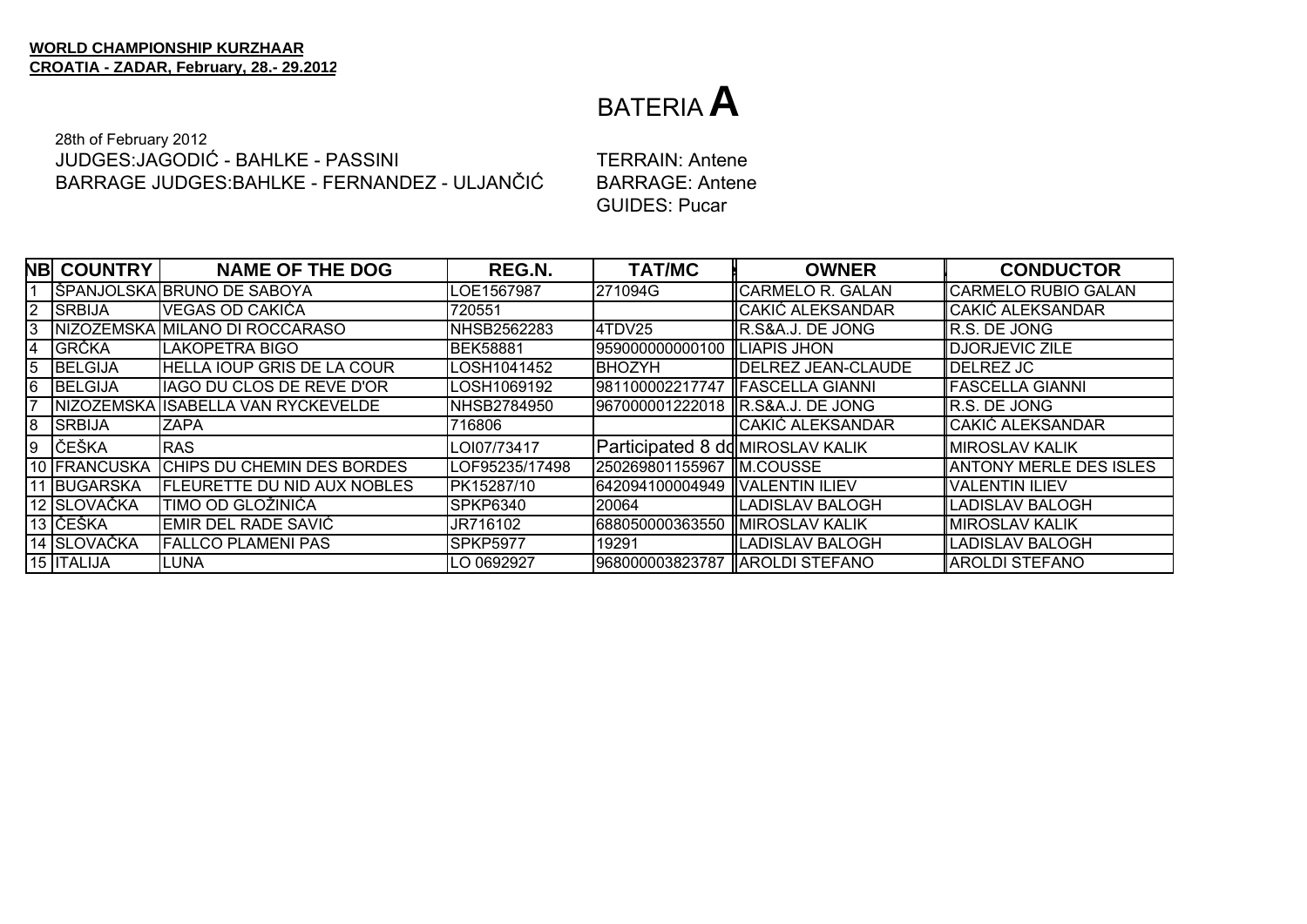|                | REZemlja          | Pas                                                  | <b>RegBr</b>         | <b>Tet/MC</b>                    | <b>Vlasnik</b>                                     | <b>Vodic</b>                  |
|----------------|-------------------|------------------------------------------------------|----------------------|----------------------------------|----------------------------------------------------|-------------------------------|
| $\mathbf{1}$   | <b>BELGIJA</b>    | HELLA IOUP GRIS DE LA COUR                           | LOSH1041452          | <b>BHOZYH</b>                    | DELREZ JEAN-CLAUDE                                 | DELREZ JC                     |
| $\overline{2}$ | <b>BELGIJA</b>    | <b>ISPEED LOUP GRIS DE LA COUR</b>                   | LOF090444            | 2DPC025                          | <b>MARTENS M</b>                                   | <b>MARTENS M</b>              |
| 3              | <b>BELGIJA</b>    | HORTA IOUP GRIS DE LA COUR                           | LOSH1045944          | <b>BHMXWZ</b>                    | <b>BURHEMME MARGUERITE</b>                         | MARTENS M                     |
| 4              | <b>BELGIJA</b>    | IAGO DU CLOS DE REVE D'OR                            | LOSH1069192          | 981100002217747                  | <b>FASCELLA GIANNI</b>                             | <b>FASCELLA GIANNI</b>        |
| 5              | <b>BELGIJA</b>    | <b>HAJ</b>                                           | LOSH 1050786         | <b>BHPFPT</b>                    | <b>MARTENS MARTIN</b>                              | <b>MARTENS M</b>              |
| 6              | <b>BUGARSKA</b>   | <b>IGUARD DEL CAKIĆ</b>                              | PK15526/10           | 688050000622250 IVAN KULEV       |                                                    | <b>IVAN KULEV</b>             |
| $\overline{7}$ | <b>BUGARSKA</b>   | AQVA OF VIDO                                         | PK14515/10           | 939000010132599 GEORGI VIDOLOV   |                                                    | PETAR RADEV                   |
| 8              | <b>BUGARSKA</b>   | <b>FLEURETTE DU NID AUX NOBLES</b>                   | PK15287/10           | 642094100004949   VALENTIN ILIEV |                                                    | <b>VALENTIN ILIEV</b>         |
| $\overline{9}$ | <b>CIPAR</b>      | DYVA DE LA PORTE DE BECRAY                           | LOF7BRAL96382        | 2FZB924                          | <b>GEORGIOU GEORGES</b>                            | <b>GEORGIOU GEORGES</b>       |
|                | 10 ČEŠKA          | SILVER DEL RADE SAVIĆ                                | ČLP/KO/78510/10      | 968000005063907 MIROSLAV KALIK   |                                                    | <b>MIROSLAV KALIK</b>         |
|                | 11 ČEŠKA          | EMIR DEL RADE SAVIĆ                                  | JR716102             | Participated 8 dd MIROSLAV KALIK |                                                    | <b>MIROSLAV KALIK</b>         |
|                | 12 ČEŠKA          | <b>RAS</b>                                           | LOI07/73417          | 981100000226081 MIROSLAV KALIK   |                                                    | <b>MIROSLAV KALIK</b>         |
|                | 13 ČEŠKA          | <b>POLLA PLAMENI PAS</b>                             | ČLP/KO/78466         | 20705                            | <b>PAVEL NAVRATIL</b>                              | <b>PAVEL NAVRATIL</b>         |
|                | 14 ČEŠKA          | <b>MONA Z VAPENEK</b>                                | CLP/KO/76065         | 76065                            | <b>PAVEL NAVRATIL</b>                              | PAVEL NAVRATIL                |
|                | 15 FRANCUSKA      | <b>PRADELLINENSIS ECIJA DITE BRIGITE 99615/20783</b> |                      | 968000005169338                  | <b>RAYMOND GARCIA</b>                              | <b>ANDRE FUSILLIER</b>        |
|                | 16 FRANCUSKA      | <b>PRADELLINENSIS JONNY</b>                          | 99616/18010          |                                  | 968000005149924 RAYMOND GARCIA                     | <b>ANDRE FUSILLIER</b>        |
|                | 17 FRANCUSKA      | <b>CARMINE DU PIED DU MONT</b>                       | 95416/20204          | <b>2FSV310</b>                   | <b>ANDRE FUSILLIER</b>                             | <b>ANDRE FUSILLIER</b>        |
|                | 18 FRANCUSKA      | <b>CHIPS DU CHEMIN DES BORDES</b>                    | LOF95235/17498       | 250269801155967 M.COUSSE         |                                                    | <b>ANTONY MERLE DES ISLES</b> |
|                | 19 FRANCUSKA      | ARTUS DU CLOS DES MORANDES                           | 91256/16802          | 2EFG753                          | <b>HENRI LOYER</b>                                 | <b>JULIEN PINEL</b>           |
|                | 20 GRČKA          | <b>LAKOPETRA BIGO</b>                                | <b>BEK58881</b>      | 959000000000100 LIAPIS JHON      |                                                    | <b>DJORJEVIC ZILE</b>         |
|                | 21 GRČKA          | <b>BROWN</b>                                         | BEK087704            | 941000011352736 LIAPIS JHON      |                                                    | <b>DJORJEVIC ZILE</b>         |
|                | 22 GRČKA          | <b>ROMMA</b>                                         | BEK096514            |                                  | 688050000337263 KARIDA A.&CHRISTODOULDTSAPURNIAS G |                               |
|                |                   | 23 NIZOZEMSKA MILANO DI ROCCARASO                    | NHSB2562283          | 4TDV25                           | R.S&A.J. DE JONG                                   | R.S. DE JONG                  |
|                |                   | 24 NIZOZEMSKA ISABELLA VAN RYCKEVELDE                | NHSB2784950          | 967000001222018 R.S&A.J. DE JONG |                                                    | R.S. DE JONG                  |
|                |                   | 25 NIZOZEMSKA OMI Z VAPENEK                          | NHSB2659237          |                                  | 528210000980995 R.S&A.J. DE JONG                   | R.S. DE JONG                  |
|                | 26 ITALIJA        | <b>PRADELLINENSIS PABLO</b>                          | LOI 08/15525         |                                  | 968000004754904 CORRAO GIUSEPPE                    | <b>CAPELLI FERNANDO</b>       |
|                | 27 ITALIJA        | <b>MAGU</b>                                          | LO 05101441          |                                  | 985120024031443 BARONTI ANDREA                     | <b>SCARPECCI ROBERTO</b>      |
|                | 28 ITALIJA        | <b>DEVIL</b>                                         | LO 0924053           | 981100000272842                  | <b>MARTEGANI ROBERTO</b>                           | <b>VENTURELLI CESARE</b>      |
|                | 29   ITALIJA      | <b>LUNA</b>                                          | LO 0692927           | 968000003823787 AROLDI STEFANO   |                                                    | <b>AROLDI STEFANO</b>         |
|                | 30 <b>ITALIJA</b> | DABO'                                                | LO 0924050           | 981100000278064                  | <b>CARBONE GIUSEPPE</b>                            | <b>BRICCHI MARCO</b>          |
|                | 31 POLJSKA        | <b>BIRBA</b>                                         | <b>PKR VII-10886</b> | 380098100708066                  | <b>IZABELA MOLINARI</b>                            | <b>GIUSEPPE MOLINARI</b>      |
|                | 32 POLJSKA        | FULL DEL CAKIĆ                                       | <b>PKR VII-10956</b> | 688050000148280                  | <b>IZABELA MOLINARI</b>                            | <b>GIUSEPPE MOLINARI</b>      |
|                | 33 POLJSKA        | <b>DAX DI APOLLO</b>                                 | <b>PKR VII-10897</b> | 982009104309069                  | <b>WIESIEK JANKOWSKI</b>                           | <b>GIUSEPPE MOLINARI</b>      |
|                | 34 SLOVAČKA       | <b>FALLCO PLAMENI PAS</b>                            | <b>SPKP5977</b>      | 19291                            | <b>LADISLAV BALOGH</b>                             | <b>LADISLAV BALOGH</b>        |
|                | 35 SLOVAČKA       | TIMO OD GLOŽINIĆA                                    | <b>SPKP6340</b>      | 20064                            | <b>LADISLAV BALOGH</b>                             | <b>LADISLAV BALOGH</b>        |